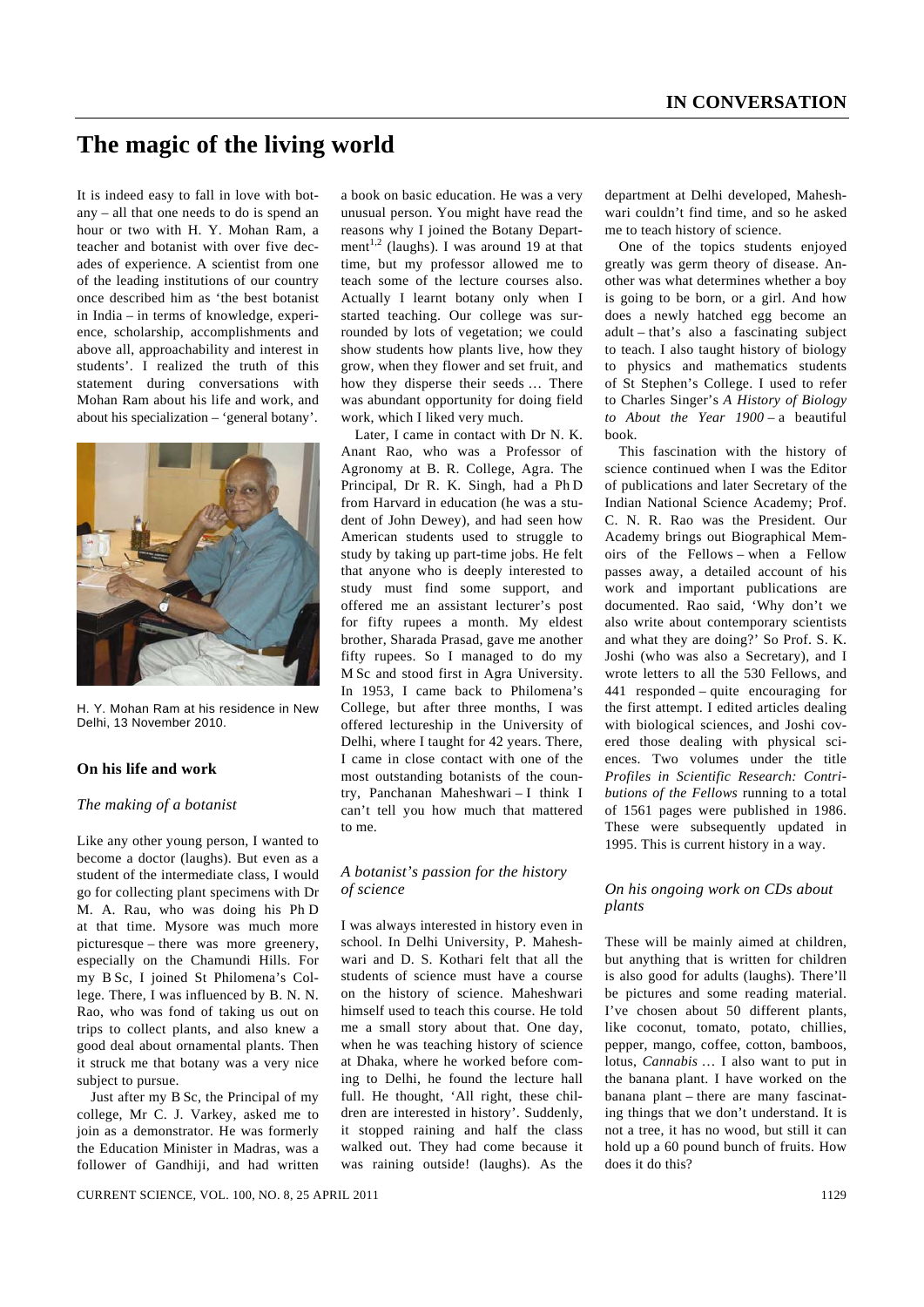# **On the magic of the living world**

## *Plant adaptations and agriculture*

Some people think plants are no organisms to work on. But I think the study of plants has a lot of future. The world is already overpopulated, and yields in many crops have almost reached a plateau. I now see a new trend in countries like Australia and Israel – they are trying to understand how plants adapt as they develop in a place, and then apply those principles to agriculture. Survival strategies of plants under abiotic and biotic stresses are very important.

#### *Plant–microbe interactions*

There are many microorganisms that live inside or attached to plants. They do a lot more than what we think they are doing. For instance, in the Thar Desert in Rajasthan, there is no nitrogen in the sand. How do plants grow? They have nitrogen-fixing microbes associated with their roots! A few years ago, scientists had isolated and identified ten culturable diazotrophic bacteria from the roots of sewan grass (*Lasiurus sindicus*) from the Thar Desert<sup>3</sup>.

We generally think all fungi are bad – they cause diseases, spoil food ... But with mycorrhiza, it is different. D. J. Bagyaraj, K. G. Mukerji, C. Manoharachary, T. N. Lakhanpal, Alok Adholeya and others have done a lot of work on mycorrhiza in India. Many workers have shown that in all the tropical forests, the soil is very poor in nutrients. So they say that tropical forests are dependent on mycorrhiza, rather than mycorrhiza being dependent on the forests (laughs). Ramesh Maheshwari has brought to light many interesting things about these fungi. [*Ramesh Maheshwari has explained in very simple terms the role of mycorrhiza in facilitating nutrient transfer into plants in his articles in Resonance, and many interesting phenomena involving them4,5. Incidentally, R. Maheshwari was a student of Mohan Ram in Delhi University*.]

#### *Pollination – a way to increase crop yield*

There are two forces in botanical research. One is your own blue sky kind of thing – you just want to do something which strikes you as a challenge. The other is driven by our needs. In fact, it is unthinkable that a country that has done so well economically still has children who are going hungry. We need inputs from various branches of botany as well as related subjects to improve the situation. I'll give you an example – there are a number of crops that *must* have bees to pollinate them. Several years ago, Deodikar was working on this in the Maharashtra Association for the Cultivation of Science (MACS), Pune. The research laboratories of MACS have now been grouped under Agharkar Research Institute. Agharkar, incidentally, was a wellknown botanist, who was invited to start the Botany Department in Calcutta University by Ashutosh Mookerji (who also appointed Shama Shastry from Mysore who had translated into English a palm leaf manuscript of *Arthashastra* to teach philosophy and logic. Another scholar he picked up from Mysore was Sarvepalli Radhakrishnan, who was then a newly appointed teacher in Maharaja's College).

 Most agricultural scientists believe that an appropriate dosage of nitrogen, phosphorus and potassium (NPK) is what determines crop yields. But Deodikar showed that at the normal level of these nutrients, if you had one bee colony in a sunflower field, you will get several times the yield because seed set requires pollination by honey bees. I quoted Deodikar's work in my Presidential Address of the Sectional Committee on Plant Sciences at the Indian Science Congress held at Jadavpur in 1980.

 An article came in *Current Science* many years ago on the lack of pollination management of cross-pollinated, selfsterile crop plants in India, in spite of a recommendation by the National Commission of Agriculture<sup>6</sup>. There is a beautiful monograph on insect pollination of cultivated crop plants, a USDA publication, covering around 200 crops and their pollinators<sup>7</sup>. What professional bee keepers in USA do is carry bee colonies in vehicles to different orchards and charge a substantial amount from the growers. One of my main interests has been the study of pollination ecology with Shivanna and Rajesh Tandon. It's not something very difficult to do, but it can have tremendous joy as well as benefit if you are dealing with a plant that is of economic value to the community. (See Bawa et al.<sup>8</sup>)

#### *Wonders of nature called seeds*

There have been many studies on the longevity of seeds. The main problem in starting such research today is that you won't be there to know the results, because you'll be dead before the seed loses its viability (laughs). But still, a scientist called W. J. Beal started an experiment in 1879. He buried 20 bottles containing 50 seeds each of 21 species of plants and left some money with the Michigan State University, USA, and wrote a will saying, 'Every five years, take out some seeds and try to germinate them, and report the results in a journal'. This period was extended to 10 years later. *The American Journal of Botany* celebrated 100 years of Beal's seed viability experiment in 1981. The 15th bottle was taken out in 2000 – a few seeds of *Verbascum* germinated. This is probably one of the longest experiments being monitored.

 There's a simpler way of conducting a seed longevity experiment. You go to a well-known old herbarium, bring seeds, note down the date of collection of the plants and germinate them. This is what a French botanist Becquerel did (not the scientist who discovered radioactivity). When London was bombed during World War II, a part of the Natural History Museum caught fire. The firemen quelled the flames, and the old seeds started germinating from the water-soaked herbarium sheets! Bulbs and rhizomes also started sprouting! You can understand the tenacity of life by studying seeds.

 In the sandy desert near Bikaner, the whole area becomes green after one or two showers. The sand has natural seed banks, and any seed that has not been eaten up by animals survives. Some beautiful experiments were done many years ago by F. W. Went and Sorino in USA. They had a mobile van which would serve as a lab in the day time, and in the night, as a place to sleep. These scientists travelled extensively in the Californian deserts and collected seeds by sieving the soil, sorted them out, and identified them. They saw that seeds from each species required different amounts of rain for germination. So Went called them rain gauges! This is all not modern science, but isn't it fascinating?

 It is a marvellous thing for children to do experiments such as weighing a mature dry seed – it will have the same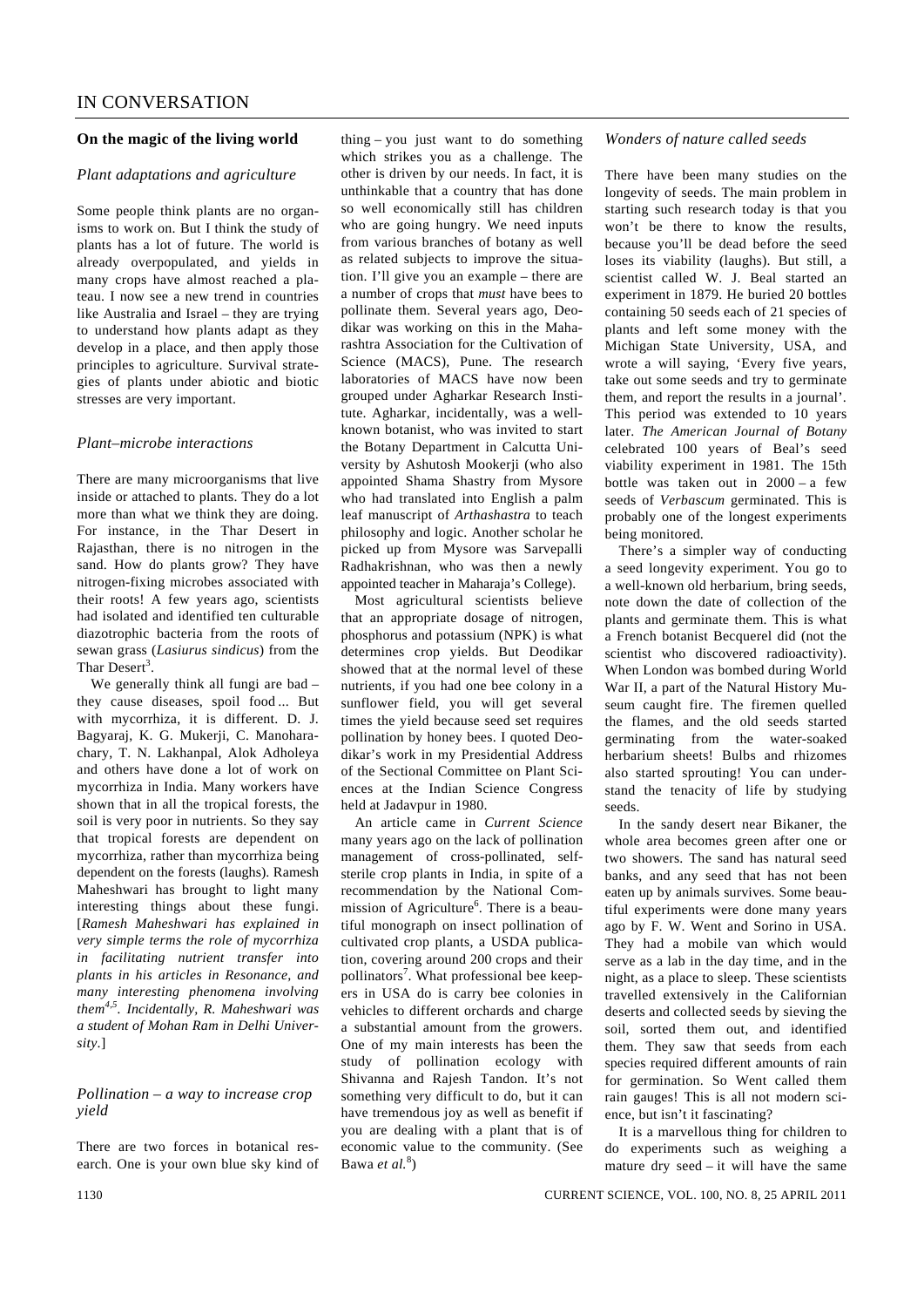#### **'Tree walk' in IISc**

H. Y. Mohan Ram visited the Indian Institute of Science (IISc), Bangalore, in January this year. He took me on a short walk around the sprawling campus, telling me about the various trees that we saw on the way, with the familiarity and affection that one generally shows while talking about close friends or relatives. Right behind the Main Guest House where he was staying, is one of IISc's oldest trees – a flame of the forest. 'It has just one seed in each pod – that's why it is called *Butea monosperma.* I've seen drawings of this tree in *Hortus Malabaricus* that was written during 1678–1693. Even then it was one-seeded,' he explained. Unfortunately, a peepal tree that is growing on *Butea* might slowly kill the old tree, strangulating it. 'This campus is international as far as trees are concerned. K. Sankara Rao's books on the plants of IISc are fascinating,' he said as we went around the Guest House. 'Horticulturists and various Directors have planted a variety of beautiful exotics: *Calliandra* is a plant from Central America, *sapota* is from Mexico, *pannerale* is from Malaysia and Indonesia. This is a unique Australian tree, *Callistemon viminalis* – after flowering, the tip of the inflorescence becomes vegetative again, and there is a cluster of leaves at the tip. That is why it's called the "bottlebrush tree". There are two very beautiful specimens of *Cochlospermum gossypium*' he said, pointing to these trees that are native to South India and abundant in Tirupati Hills.

 As we walked towards the gate of the Guest House, we saw a teak tree – an unusual specimen that has started branching very early. 'Teak looks different in different parts of India. This tree is darker leaved than those in Uttar Pradesh and Madhya Pradesh,' he remarked*.* We then went to the nursery, to see the two *Cassia moschata* trees that were planted by Nalini Dhawan many years ago; their flowers are of an unusual bronze hue. We could see the massive emerald green crown of one, and the bare branches of another – it was dying. Mohan Ram gave the gardener at the nursery, who was eager to preserve the trees for posterity, a few tips to make the obstinately hard *C. moschata* seeds germinate ('Treat them with dilute nitric acid, or keep them in a nylon bag under running water. The best thing would be to put them in a solution of potassium nitrate'). Mrs Dhawan also planted the two *Ceiba speciosa* trees in front of the Main Building. Her father, Nirode, was a famous horticulturist, and introduced many plants into India, including *Tabebuia impetiginosa*, which bears beautiful mauve-coloured flowers – he planted one of these just outside the IISc entrance.

 As we walked towards the IISc Main Building, Mohan Ram told me about *Entada –* the impressively huge, aweinspiring liana outside the Centre for Ecological Sciences (CES), 'It is very common in Western Ghats. The fruits are

sword-like, woody and 1 m long and have many seeds in one-seeded compartments. When you shake a mature fruit, it creates a racket.' He told me that he saw young Soliga boys in the Biligirirangan Hills shake the fruit and drive away elephants! Right outside CES, there is a miniforest, with many species of plants from the Western Ghats. 'I like the miniforest because they haven't tried to keep it too clean. Over-cleaning is not very good for the health of the trees, because there is no replacement of minerals in the soil. Besides, the insects in the undergrowth attract birds. The man who planned Delhi, Lutyens, planted only native trees (with the exception of the sausage tree) in order to attract a wide variety of birds. Moreover, native trees have a very deep root system, and can absorb excess rain water,' he said.

 Mohan Ram's favourite tree, *Neolamarckia cadamba* (Kadamba), grows near the Main Building. 'It is a member of Rubiaceae, but its leaves are not opposite decussate; they are superposed. The inflorescence is a globose head, and it has a very faint aroma. The whole flower-head becomes a fruit,' he said, pointing to the orange badminton ball-like fruits of the tree. When we came to the last tree on the walk, a *Spathodea* (African Tulip tree) that grows in front of the Main Building, he said, 'There is a liquid between the petals and the sepals of the curved flowers of this tree. I was shocked when I tested its  $pH - it$  is 10! I don't know why 10, though.' Mohan Ram has a way of making even the most common trees seem unusual.



(Clockwise from top left corner) Fruits of *Neolamarckia cadamba*; the peepal tree growing on *Butea monosperma*; *Ceiba speciosa* planted by Nalini Dhawan in front of the Main Building; the crowns of the two *Cassia moschata* trees in the Nursery; H. Y. Mohan Ram explaining the structure of the *Entada* fruit with a sketch.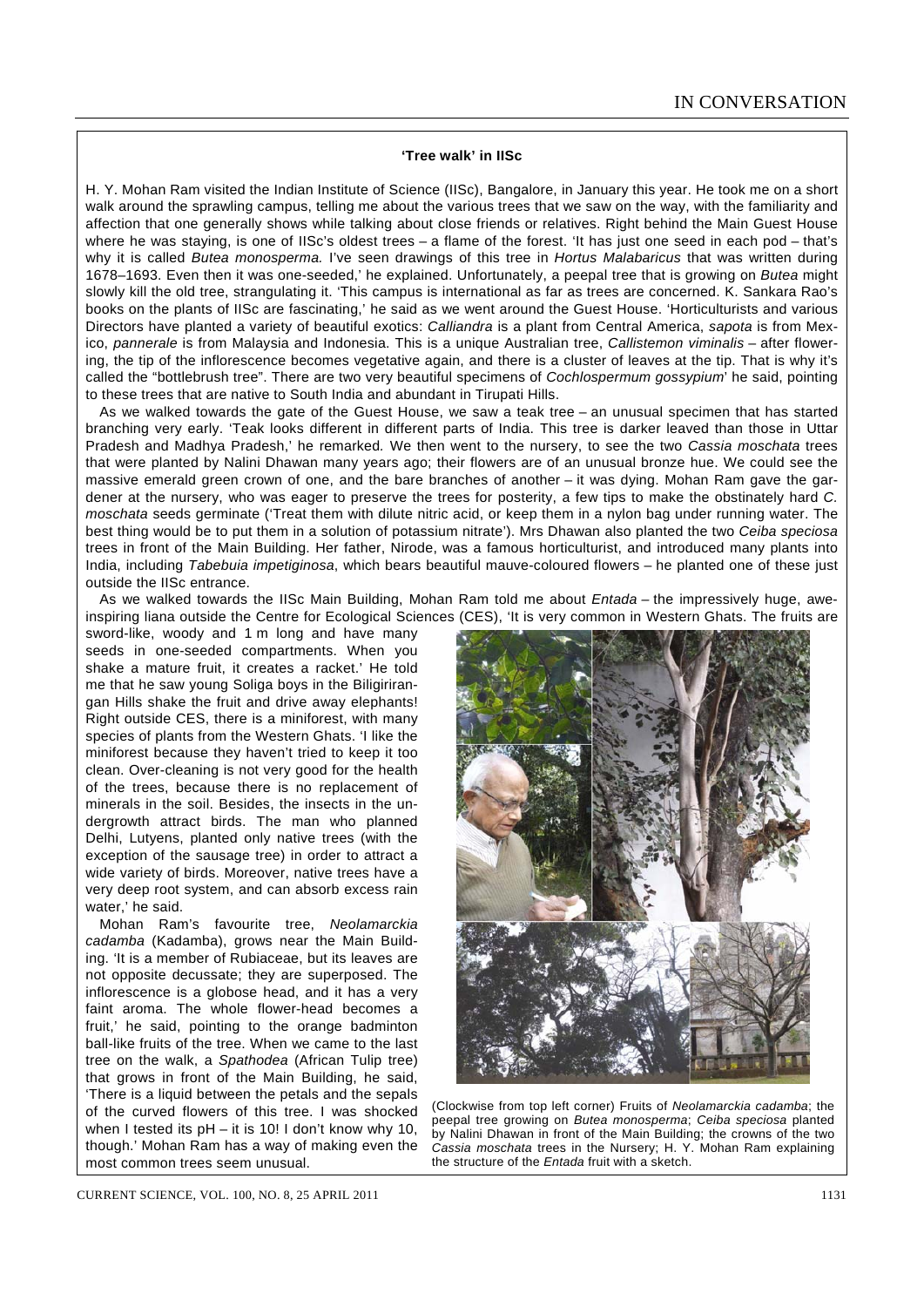# IN CONVERSATION

weight over several days or even weeks. In fact, there is a tree called the Carob gum tree in Arabia – *Ceratonia siliqua.*  It's a legume, and has a pod with 10–12 seeds. Every seed in the pod is more or less of the same weight whether it is close to the stalk of the pod or away from it. In Arabic, this seed is called *karat*. Arab traders had used these seeds for weighing precious stones, diamonds, pearls and all that. The word 'carat' has come from this word.

 I used to give a course on economic botany... Some plant scientists dismissed it as mugging names and uses, but I dealt with it differently. How did a nomad who was hunting and gathering take to agriculture? How can we trace the origins of agriculture? Did it begin in one place and then spread to other regions, or did it develop in different places, if not at the same time, at different times? The other thing is, if I sow a seed and water it, it results in a plant that produces hundreds of seeds. A sunflower head will form 2000 seeds. It took a lot of time for humans to understand this secret of a seed – its ability to survive under harsh conditions and its potency to produce an enormous return from one seed, so that some seeds could be kept for sowing, and the rest could be consumed. That is the basis of agriculture, and it took so much time to recognize it, that I sometimes think people were quite stupid. [*One of the many papers that Mohan Ram gave me to read while I was interviewing him was a paper from Russia on plant dehydrins. Not only do these proteins protect a plant that is subjected to water stress, they also shield the embryo in the dehydrated environment during the maturation of the seed<sup>9</sup>* .]

#### *Developments in embryology*

Double fertilization is a feature very unique to flowering plants; it doesn't happen in animals. But why double fertilization? Are there plants that have only single fertilization? Is the endosperm necessary? Can apomixis occur and ensure hybrid vigour? A lot of people are now interested in some of these basic things, and in that connection, the work of Imran Siddiqi (CCMB, Hyderabad) in discovering an apomeiotic gene in *Arabidopsis* is important. But how does one ensure that the embryo has the vigour of two parents sustained? And we still don't know how to manage the endosperm, because you may get a wheat seed without the endosperm, which means it is not edible (laughs)! So we have to make sure that we have not only the embryo, but also the endosperm. These appear as small problems, but they are not easy to solve. (See Mohan Ram and Shivanna<sup>10</sup>.)

## *Other fascinating things about plants*

A large part of Namibia in South Africa is occupied by a desert. The only water that comes is from the air that brings moisture from the Atlantic Ocean. In the night, the temperature falls and water condenses on the leaves; the leaves absorb water and send it to the roots!

 I read a brilliant book on coastal redwood (*Sequoia sempervirens*). Some of these trees reach an unbelievable height of 350–365 ft and live for 2000–3000 years. There's professional training for climbing these trees using a harness and nylon ropes – there are only about 18 qualified 'arbonauts'. There's a botanist called Steve Sillett (Humboldt University, USA) who is very well known for work on redwoods, and so is his wife, Marie Antoine. These trees are conifers (draws) – and each branch is a reiteration – it looks like the main tree. Sometimes, water doesn't reach the top of the tree and the crown falls, and it forms a depression on top, which becomes a small pond. And there are salamanders, frogs, fish … all kinds of organisms on top of the tree! Sometimes the branches form bridges. There are forest fires which form dark caves in the trees, and fungi and lichens grow inside. There's a whole new subject called canopy biology. [*The book that Mohan Ram referred to is Wild Trees by Richard Preston, which has engrossing descriptions of the amazing variety of life-forms (including lichens, mosses, ferns, angiosperms and even amphibians like salamanders) found in the canopies of the Californian redwoods, and the adventures of Steve Sillett and other scientists working on these trees11. The book was preceded by an article in The New Yorker12. Recent developments in redwood research and conservation have been discussed in a cover story in the National Geographic13. Incidentally, redwoods have competition for the status of the 'largest and oldest' living organisms from a fungus, Armillaria ostoyae, found in the forests of North America14.*]

 Some work has been done about what is unique about a single tree in Costa Rica. Entomologists take a large tree, put a balloon around it, spray insecticides and then collect the total number of dead insects. They have found something like 800–820 different insects unique to each tree species. Therefore, when you cut a tree, you are not cutting just a tree. You are destroying so many other organisms that are entirely dependent on it.

#### **On botanists and other scientists**

#### *The scientists who inspired him the most*

To me, Vavilov is one of the most outstanding people in the area of plant science. He was a Russian geneticist, who put forth the concept of centres of origin of cultivated plants. There are so many ways of finding that out. For instance, soybean has two hundred names in Chinese. Likewise in India – *akki*, *arisi*, *biyam*, *chhawal* … so many names for rice. So there's a linguistic way of finding out the centre of origin (proposed by authors such as A. P. de Candolle). Vavilov used cytogenetics and the enormous diversity of wild relatives of crop plants as the basis. He found that certain plants originated in the New World, all the cereals (except maize) in the Mesopotamian region (modern Iraq), citrus mostly in the Indo-China region, etc. He had extensive collections of many varieties of plants from various parts of the world, and had kept them in Leningrad (St Petersburg). At that time, Lysenko, a pseudo-scientist, claimed that he was able to change the temperature and convert a winter rye plant into a summer one. This appealed to Stalin – he believed that it is the environment that can make you what you are. Stalin put Vavilov in Siberia, in a cold prison, and he died there. Not only Vavilov's work, but also the tragic end of the man who was so devoted somehow had a deep impression on me. I am also a great admirer of Charles Darwin. I went to England two years ago, and one of my missions was to go and see his house in Kent. All his works have been kept in the Natural History Museum, London.

#### *Panchanan Maheshwari and Brij Mohan Johri*

Some of the eminent scientists of India have had their training abroad; others like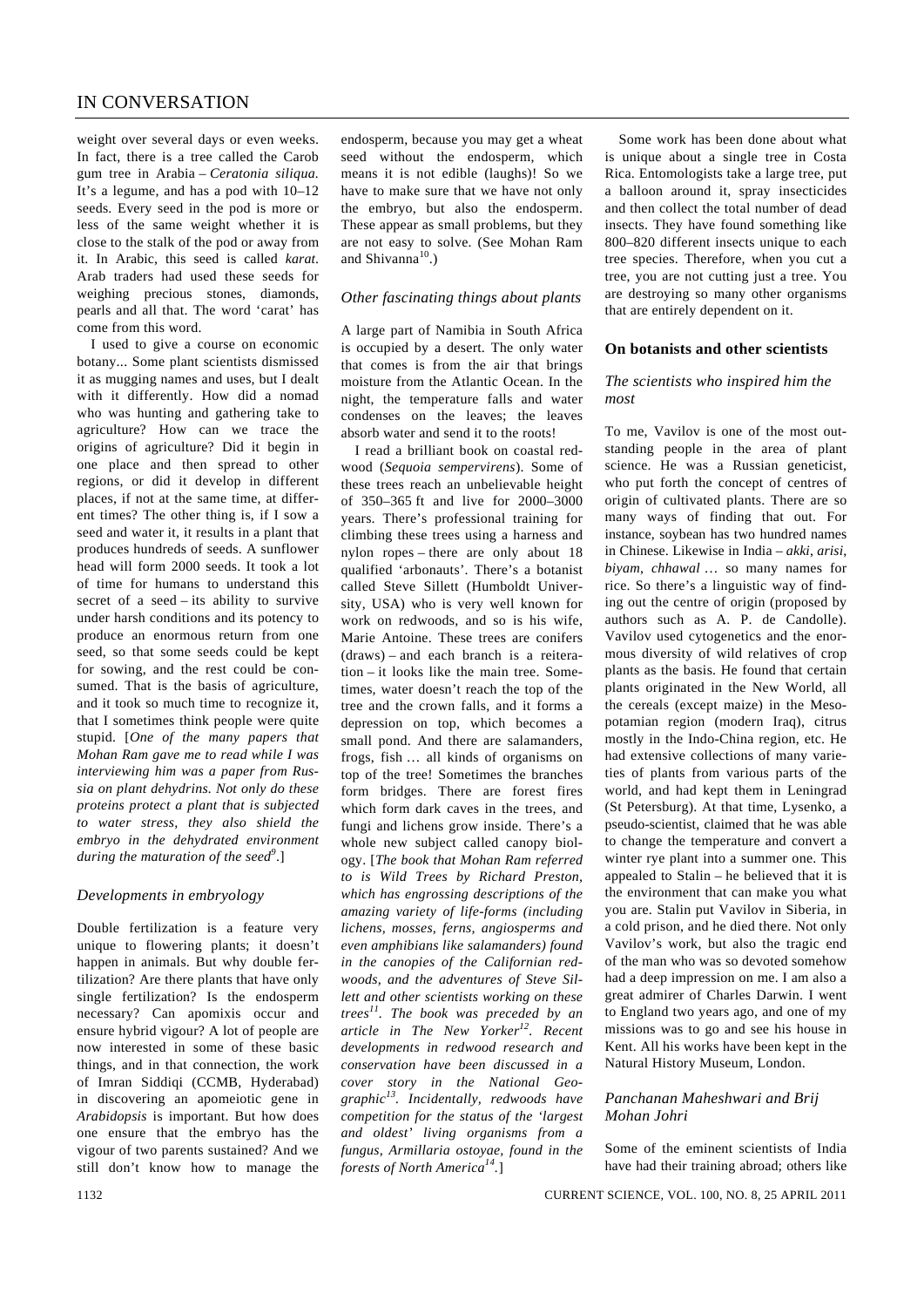C. V. Raman and G. N. Ramachandran did all their work here. Panchanan Maheshwari didn't go abroad for his Ph D; but an American missionary, Winfield Dudgeon, gave him all that he could receive from USA right in Allahabad, at the Ewing Christian College. Dudgeon also founded the Indian Botanical Society in 1920. What he taught Maheshwari basically was what Maheshwari taught us – that you have to be very focused on what you are doing, you must have perennial curiosity to know things, you have to be totally involved in what you do and must work very hard. Maheshwari imbibed all that Dudgeon could tell him – methodology, neatness, punctuality … what I call academic rigour. Maheshwari believed that you must have a very strong background to sustain a high degree of specialization in any field you choose, and that Ph D is just a license to practice botany or any other subject. I did my Ph D under him, and worked on the seed structure in some members of the family Acanthaceae. Maheshwari was more of a synthesizer of knowledge, a reviewer. He wrote a book in 1950, which became the only one available in English on the descriptive, comparative and experimental aspects of embryology. An Indian scientist writing an authoritative book from Dhaka was unusual for that time. It is still studied by graduate and postgraduate students all over the world. It was also translated into Russian.

 When Maheshwari joined Agra College as a lecturer, in his first batch, he had B. M. Johri as a student. There were also V. Puri, who later became a reputed floral anatomist, Hari Raman Bhargav and many others. Johri was somebody who was like Hanuman – he had tremendous respect and faith in his teacher, and whatever the teacher told was like *vedavakya.*

 Johri's original contributions to botany were many, especially on the families of Loranthaceae, Viscaceae and Santalaceae. Ovules in the first two families are not distinct and the embryo sacs develop from a structure called mamelon at the base of the ovary, they grow and even extend into the style. The endosperms of all the embryo sacs fuse together to form a composite endosperm. Johri had also observed that in a water plant, *Butomopsis umbellatus*, pollen grains were deposited directly onto the ovule, and they germinated there (unlike what happens in

most other angiosperms, where the pollen grains first land on the stigma, where they first germinate, and the sperm cells enter the ovules to effect fertilization). Birbal Sahni was highly appreciative of this discovery; the mechanism was thought to be unique to gymnosperms. Johri was also superb in drawing, slide preparation, and the use of the blackboard. He'd take two pieces of chalk, and complete a drawing using both hands; he probably learnt that from Birbal Sahni. He brought out many authoritative books on embryology and edited two volumes of *Botany in India*.

 The combination of Johri and Maheshwari was disrupted for some time because Maheshwari went away to Germany and then to Harvard, and Dhaka. He was teaching in Dhaka even after three years of partition, because there were very good faculty – Prof. Satyendranath Bose was there, K. S. Krishnan – a student of C. V. Raman, and R. C. Majumdar, the eminent historian.… Sir Maurice Gwyer, the then Vice-Chancellor of the Delhi University, invited Maheshwari to Delhi. At that time Johri was already in the department, so the teacher and the old student got together. And between them, Maheshwari planned and Johri executed the development of the Department. What was unique to both was they were interested in all aspects of botany – not just one narrow thing.

#### *B. R. Seshachar*

I happened to be a neighbour of Seshachar. (Draws on a sheet of paper and says) In Vishveshwarapuram (Bangalore), this was our house in the middle, this was Seshachar's house on the left and this was the house of a geology professor, B. Rama Rao on the right. So we were sandwiched between scientists. Seshachar was the eldest of twelve children. He was very handsome and an impressive person. He was fond of music. My father was a composer and singer, and a disciple of Mysore Vasudevacharya, the composer of the immortal song, *Brochevarevarura*. Every Saturday, my father used to sing for two or three hours in the evening, and Seshachar used to come to our house. My father always told me, 'If you want to become a scientist, you must become like Seshachar. He goes at 8 O' clock in the morning to Central College, and comes back at seven;

and he's not just a scientist, he's also interested in literature, music and all that.'

 Seshachar came to Delhi University after retirement in 1960, and transformed the Department of Zoology into a centre of teaching and research. Even before he joined, there were already two Mysore people there. One was M. R. N. Prasad, a well-known endrocrinologist, and C. M. S. Dass, a distinguished cell biologist and protozoologist. Seshachar recruited some very good colleagues, like S. Duraiswamy (biochemistry), B. I. Sundararaj (fishery biology), K. N. Saxena (avian endocrinology), V. C. Shah and S. R. V. Rao (cell biology and cytogenetics), and Vasudeva Rao from Pune, an embryologist. People for fun used to call it Mysore Zoo, probably because the Department had a lot of Mysoreans (laughs). Our Department and the Zoology Department were both elevated as Centres of Advanced Study, along with physics, chemistry, economics and later sociology. Economics because V. K. R. V. Rao, B. N. Ganguli, K. N. Raj, Amartya Sen and Sukhomoy Chakravarty were there; and M. N. Srinivas had mentored outstanding social scientists.

#### *About some of the forgotten heroes of Indian science*

When you talk about the history of botany in India, it is mostly from the British times. But *Hortus Malabaricus* was published before that period under the supervision of Van Rheede, during the Dutch occupation. K. S. Manilal, formerly Professor of Taxonomy at Calicut University, has spent 40 years translating it from old Latin to English and to Malayalam<sup>15</sup>. He was not elected to the Indian Academy of Sciences or INSA, maybe because these academies did not consider the value of this kind of work. He lives in Calicut and his health is not very good. Similarly, Sambhu Nath De, the man who discovered the cholera enterotoxin, was also left out. In fact, his name had been proposed for the Nobel Prize, but he didn't get it. Again, there was nobody to support him. Balaram took interest in this and brought out a whole issue on him in *Current Science* (1990, **59**, 623– 716) – some amends for the things that we have not done. There were eminent scientists like B. G. L. Swamy, a plant morphologist, anatomist, artist, Tamil scholar and a Kannada writer honoured